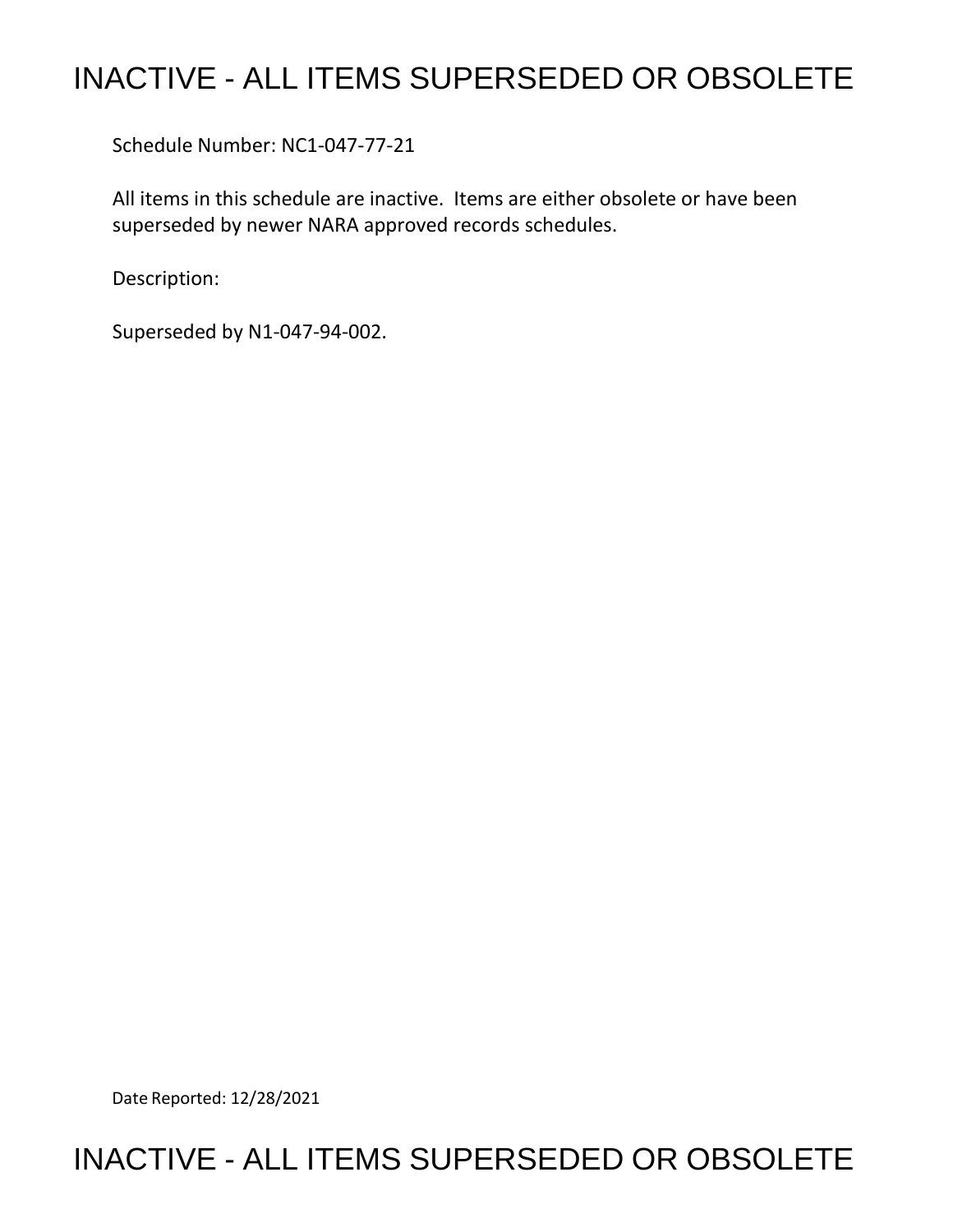| REQUEST FOR RECORDS ASPOSITION AUTHORITY<br>(See Instructions on reverse) |                                                                                                                                                                                                                                                                                                                                                                                                                                                                                                                                                                                                                                                                                                                        | <b>LEAVE BLANK</b>                                              |                                                                                                                                             |                                |                            |
|---------------------------------------------------------------------------|------------------------------------------------------------------------------------------------------------------------------------------------------------------------------------------------------------------------------------------------------------------------------------------------------------------------------------------------------------------------------------------------------------------------------------------------------------------------------------------------------------------------------------------------------------------------------------------------------------------------------------------------------------------------------------------------------------------------|-----------------------------------------------------------------|---------------------------------------------------------------------------------------------------------------------------------------------|--------------------------------|----------------------------|
|                                                                           |                                                                                                                                                                                                                                                                                                                                                                                                                                                                                                                                                                                                                                                                                                                        |                                                                 | ON 80L<br>N C 1                                                                                                                             |                                | 21                         |
|                                                                           | TO: GENERAL SERVICES ADMINISTRATION,<br>NATIONAL ARCHIVES AND RECORDS SERVICE, WASHINGTON, DC 20408                                                                                                                                                                                                                                                                                                                                                                                                                                                                                                                                                                                                                    |                                                                 | DATE RECEIVED                                                                                                                               |                                |                            |
| 1. FROM (AGENCY OR ESTABLISHMENT)                                         |                                                                                                                                                                                                                                                                                                                                                                                                                                                                                                                                                                                                                                                                                                                        |                                                                 |                                                                                                                                             | 21                             |                            |
| Department of Health, Education and Welfare                               |                                                                                                                                                                                                                                                                                                                                                                                                                                                                                                                                                                                                                                                                                                                        |                                                                 | NOTIFICATION TO AGENCY                                                                                                                      |                                |                            |
| 2. MAJOR SUBDIVISION                                                      |                                                                                                                                                                                                                                                                                                                                                                                                                                                                                                                                                                                                                                                                                                                        |                                                                 |                                                                                                                                             |                                |                            |
| Social Security Administration                                            |                                                                                                                                                                                                                                                                                                                                                                                                                                                                                                                                                                                                                                                                                                                        |                                                                 | In accordance with the provisions of 44 U.S.C. 3303a the disposal re-<br>quest, including amendments, is approved except for items that may |                                |                            |
| 3. MINOR SUBDIVISION                                                      |                                                                                                                                                                                                                                                                                                                                                                                                                                                                                                                                                                                                                                                                                                                        | be stamped "disposal not approved" or "withdrawn" in column 10. |                                                                                                                                             |                                |                            |
|                                                                           | Office of Program Operations                                                                                                                                                                                                                                                                                                                                                                                                                                                                                                                                                                                                                                                                                           |                                                                 |                                                                                                                                             |                                |                            |
|                                                                           | 4. NAME OF PERSON WITH WHOM TO CONFER                                                                                                                                                                                                                                                                                                                                                                                                                                                                                                                                                                                                                                                                                  | 5. TEL. EXT.                                                    | K-2-77                                                                                                                                      |                                |                            |
|                                                                           |                                                                                                                                                                                                                                                                                                                                                                                                                                                                                                                                                                                                                                                                                                                        | 45770                                                           | Date                                                                                                                                        | Archivist of the United States |                            |
|                                                                           | George S. Yamamura<br>6. CERTIFICATE OF AGENCY REPRESENTATIVE:                                                                                                                                                                                                                                                                                                                                                                                                                                                                                                                                                                                                                                                         |                                                                 |                                                                                                                                             |                                |                            |
| [X]                                                                       | this agency or will not be needed after the retention periods specified.<br>A Request for immediate disposal.<br><b>B</b> Request for disposal after a specified period of time or request for permanent<br>retention.                                                                                                                                                                                                                                                                                                                                                                                                                                                                                                 |                                                                 |                                                                                                                                             |                                |                            |
| C. DATE                                                                   | D. SIGNATURE OF AGENCY REPRESENTATIVE<br>Cucane V.                                                                                                                                                                                                                                                                                                                                                                                                                                                                                                                                                                                                                                                                     |                                                                 |                                                                                                                                             |                                |                            |
|                                                                           | $7/11/77$ $\mu$ Russell 0. Hess                                                                                                                                                                                                                                                                                                                                                                                                                                                                                                                                                                                                                                                                                        |                                                                 | Department Records Management Officer                                                                                                       |                                |                            |
| 7.<br>ITEM NO.                                                            | 8. DESCRIPTION OF ITEM<br>(With Inclusive Dates or Retention Periods)                                                                                                                                                                                                                                                                                                                                                                                                                                                                                                                                                                                                                                                  |                                                                 |                                                                                                                                             | 9.<br>SAMPLE OR<br>JOB NO.     | 10.<br><b>ACTION TAKEN</b> |
|                                                                           | SOCIAL SECURITY NUMBER APPLICATION RECORDS                                                                                                                                                                                                                                                                                                                                                                                                                                                                                                                                                                                                                                                                             |                                                                 |                                                                                                                                             |                                |                            |
|                                                                           | Records prepared by individuals in applying to the Social<br>Security Administration for a social security number or<br>for a social security card that has been lost.<br>The records<br>date from October 31, 1972. Included are Forms SS-5,<br>Application for Social Security Number; OAAN-7003, Request<br>for Change in Social Security Records; OA-C790, Request<br>for E/R Action; OA-D840, Request for Earnings Record--<br>Disability; or their equivalents. These forms are being<br>microfilmed and the data converted to magnetic tape by a<br>keying and verifying operation. The magnetic tape record<br>will contain reference number, social security number,<br>and personal identifying information. |                                                                 |                                                                                                                                             |                                |                            |
|                                                                           | Hard Copy - Place in a holding file after completion of<br>microfilming and taping operations. Transfer to the<br>Federal Records Center after all possible exceptions and<br>special actions have been processed. Destroy 5 years to<br>thereafter.                                                                                                                                                                                                                                                                                                                                                                                                                                                                   |                                                                 | $y > \text{years}$                                                                                                                          |                                |                            |

fent to agincy. all FRC's, NCW

**STANDARD FORM 115**<br>Revised April, 1975<br>Prescribed by General Services<br>Administration<br>FPMR (41 CFR) 101-11.4

Ō,